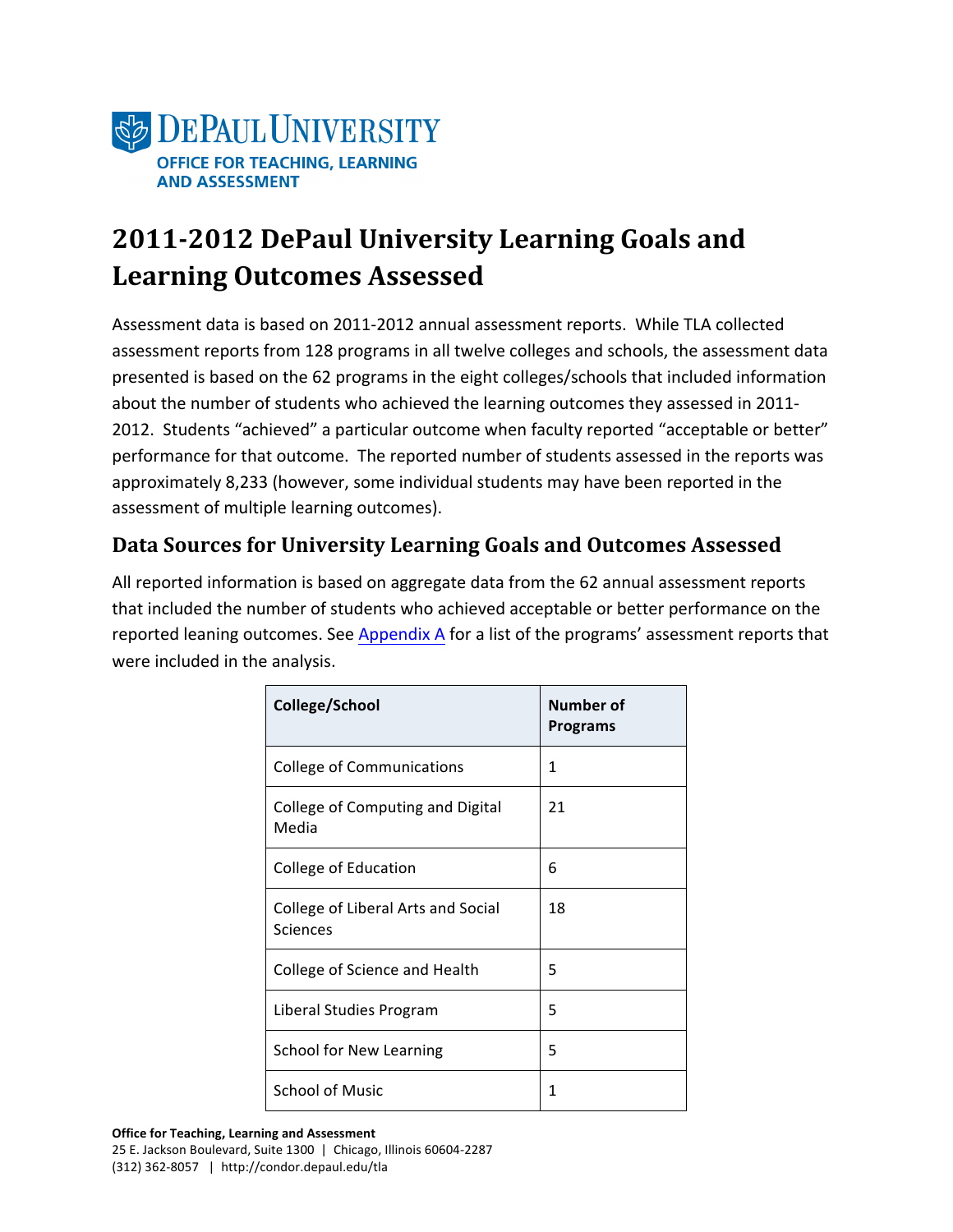

### **Assessed Learning Outcomes by Institutional Learning Goals**

In 2011-2012 assessment reports assessed learning outcomes that aligned with all 6 of DePaul's institutional student learning goals. Please note that one program learning outcome may align with multiple institutional learning goals.



#### **Results of Assessment**

The results of assessment are based on the number of students who faculty reported achieved an acceptable or better performance on each of the learning outcomes assessed.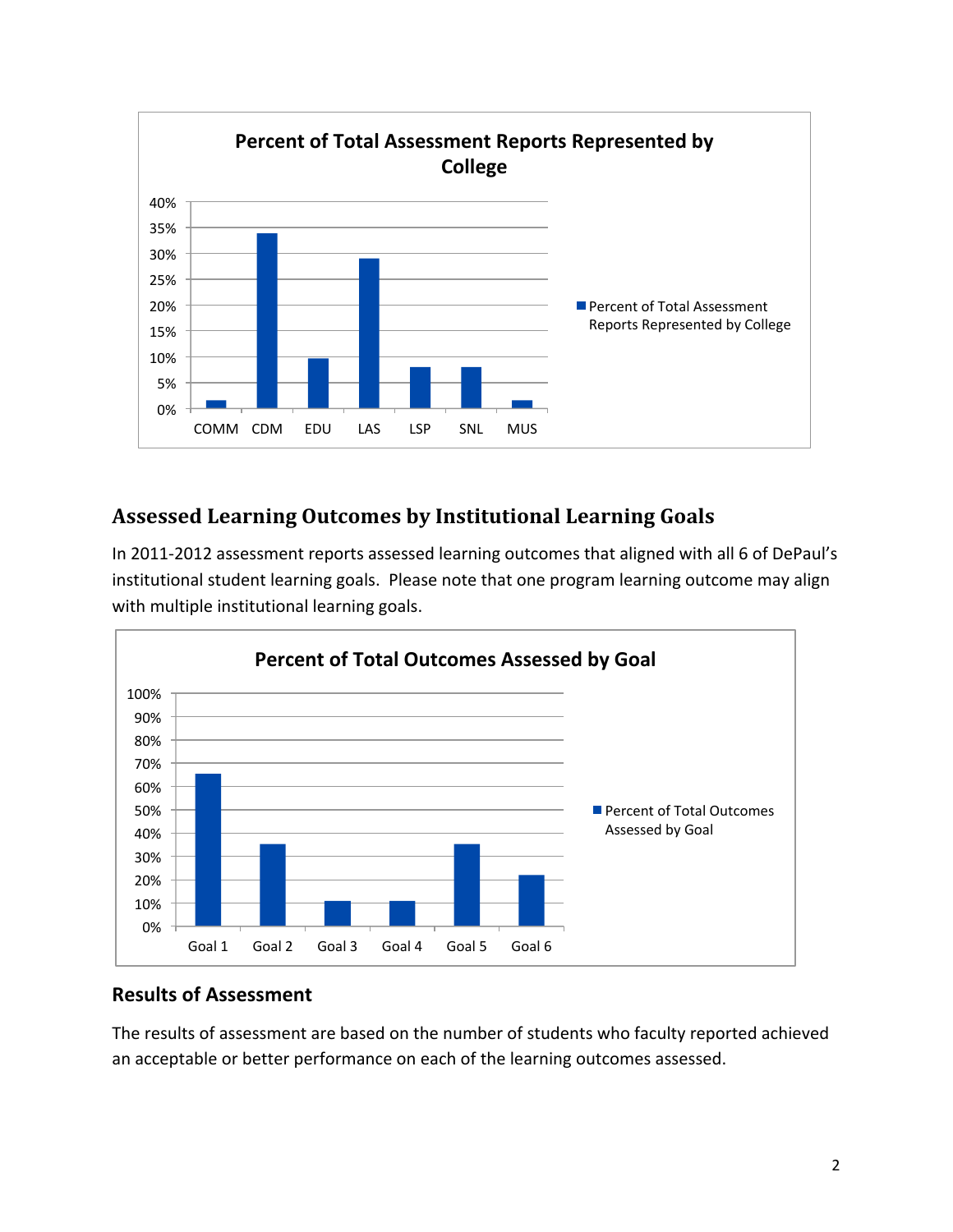

# Goal 1: Mastery of Content **Goal 2:** Intellectual & Creative Skills Goal 3: Personal and Social Responsibility **Goal 4:** Intercultural & Global Understanding Goal 5: Integration of Learning **Goal 6:** Preparation for Career & Beyond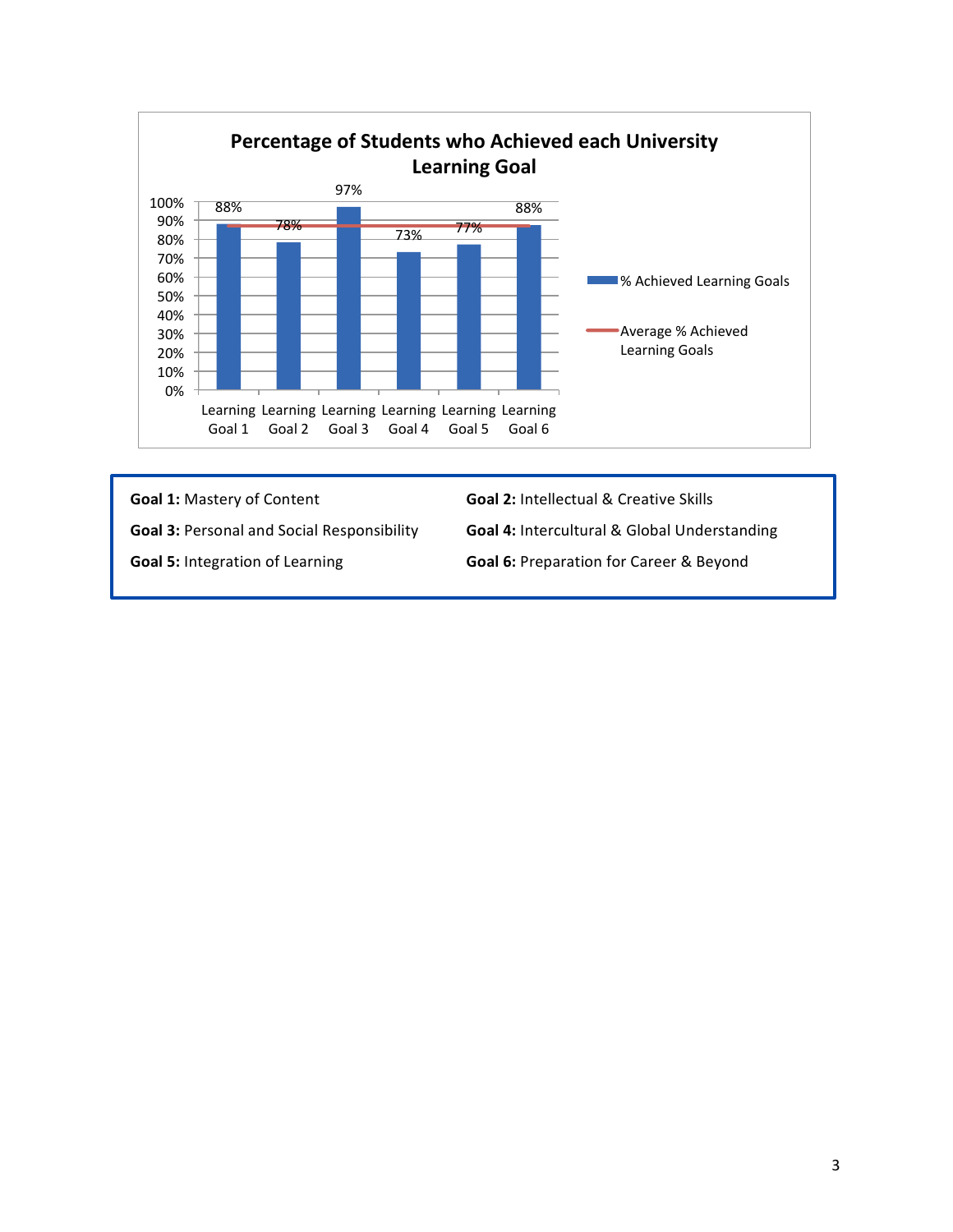

**Outcome 1:** General knowledge **Outcome 2:** Specialized knowledge & skills within discipline or field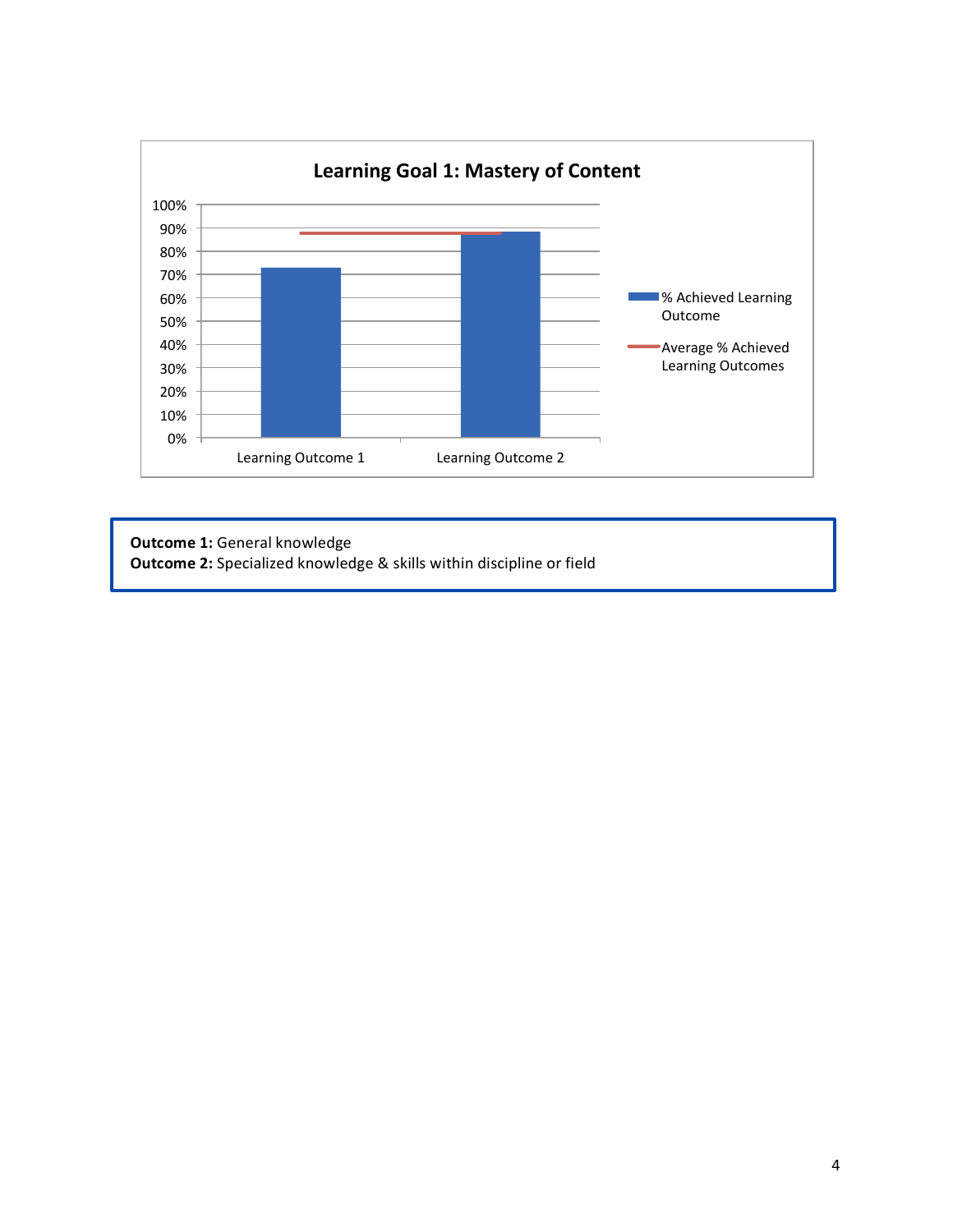

**Outcome 1:** Access, analyze & evaluate information from multiple sources

**Outcome 2:** Solve quantitative problems

**Outcome 3:** Create & support arguments using a variety of approaches

**Outcome 4:** Use existing knowledge to generate and synthesize ideas in original ways

**Outcome 5:** Communicate clearly in speech and writing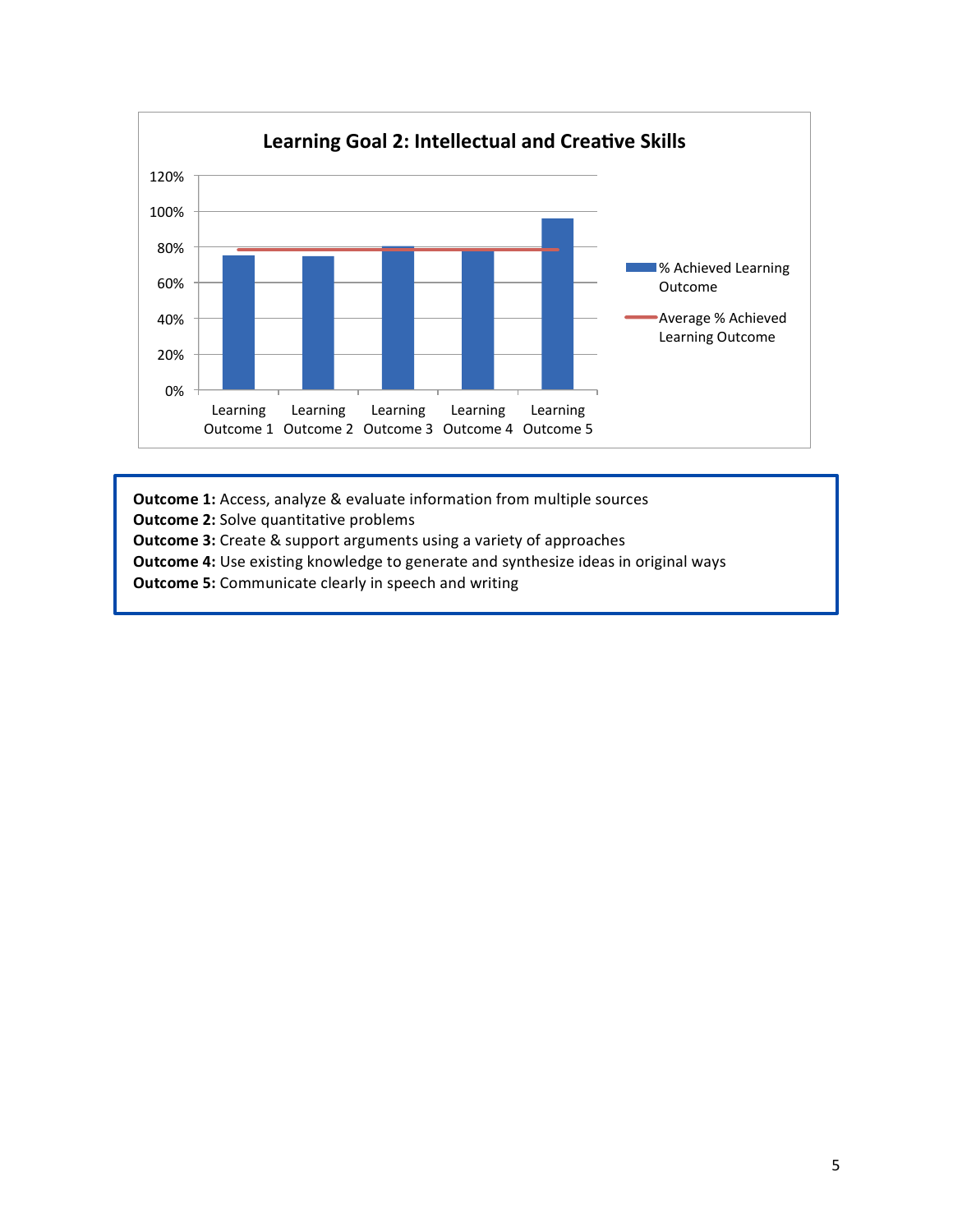

**Outcome 1:** Articulate beliefs & convictions about what it means to be human & create a just society

**Outcome 2:** Articulate what is entailed in becoming a self-directed ethical decision-maker & living a life of personal integrity

**Outcome 3:** Evaluate ethical issues from multiple perspectives & employ those considerations to chart coherent & justifiable courses of action

**Outcome 4:** Benefit communities through socially responsible engagement & leadership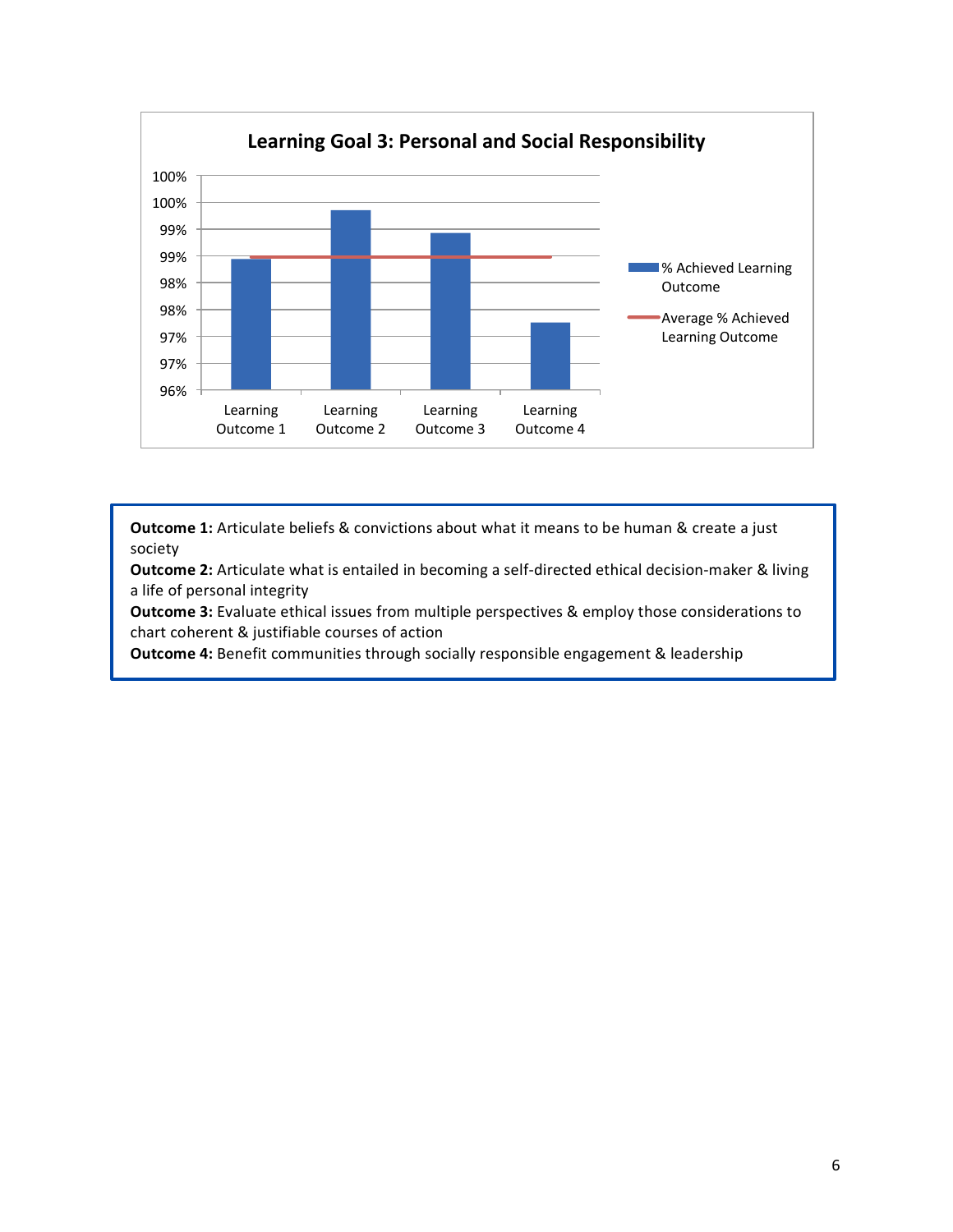

**Outcome 1:** Respect for & learning from perspectives of others different from ourselves **Outcome 2:** Knowledge of global interconnectedness & interdependencies **Outcome 3:** Knowledge to become a steward of global resources for a sustainable future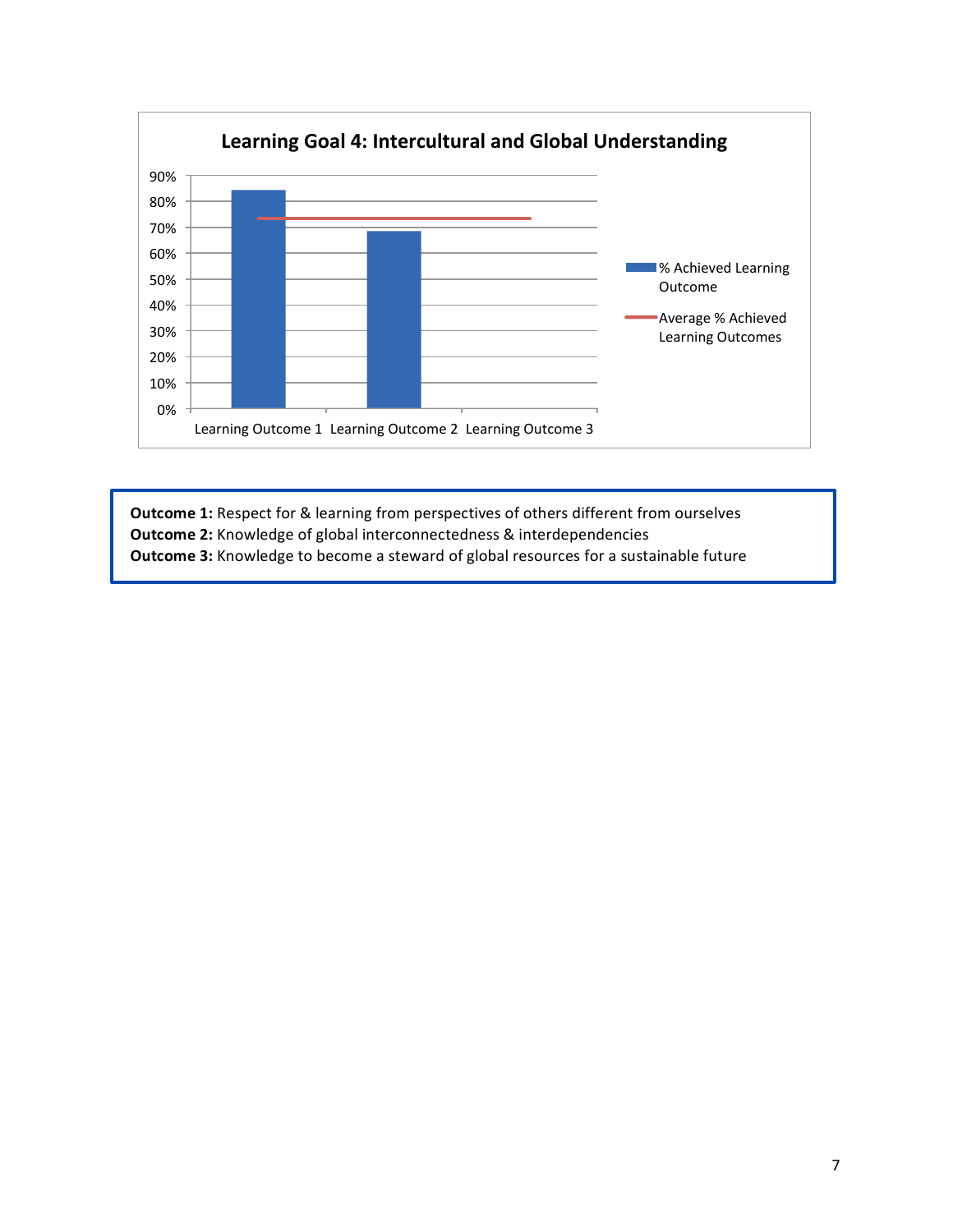

**Outcome 1:** Relate learning to multiple fields & realms of experiences **Outcome 2:** Make connections among ideas & experiences to synthesize & transfer to daily practice

**Outcome 3:** Design, develop, & execute a significant intellectual project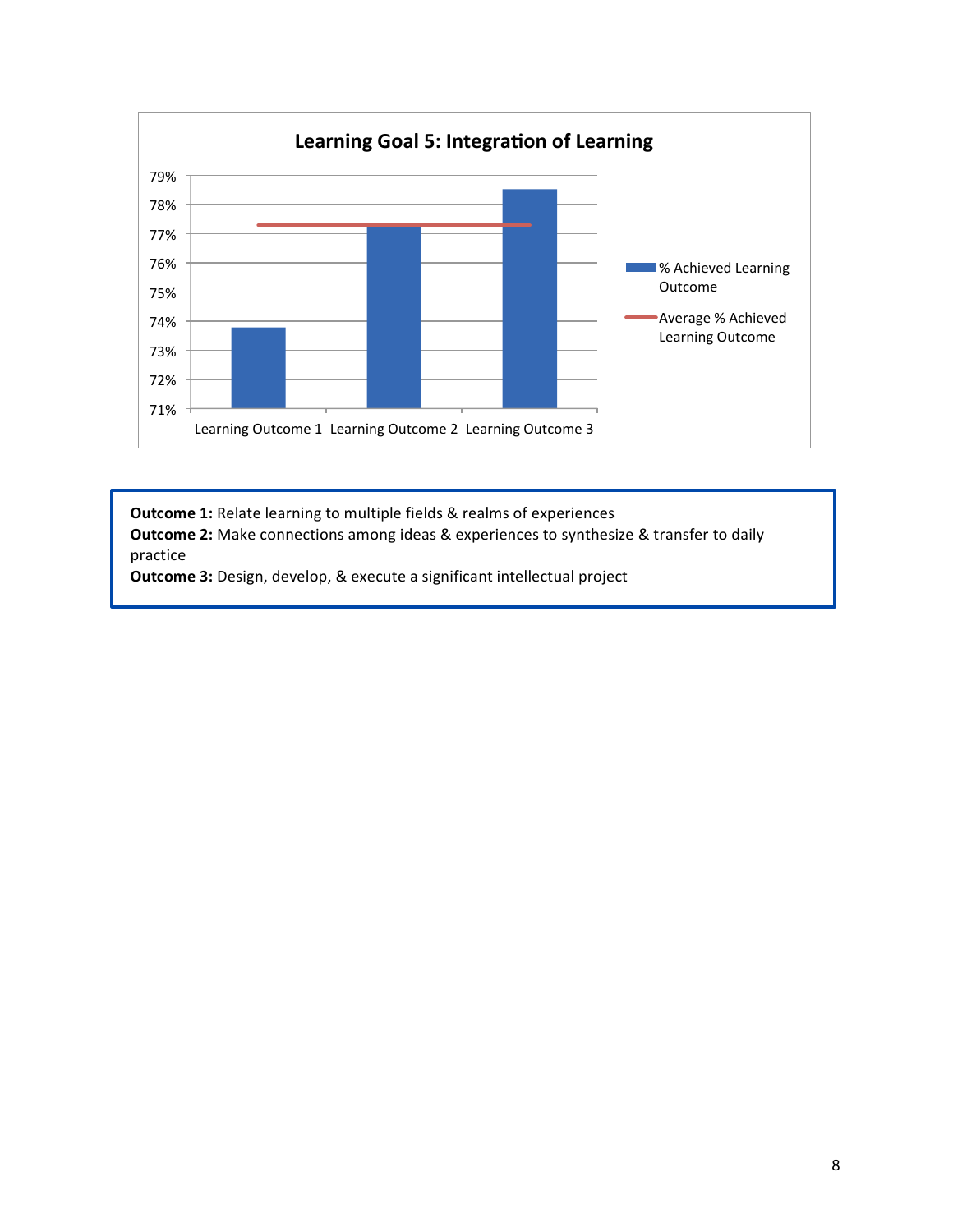

**Outcome 1:** Set goals for future that are the result of realistic self-appraisal & reflection **Outcome 2:** Articulate skills & knowledge & represent themselves to external audiences **Outcome 3:** Work towards goals independently & in collaboration with others **Outcome 4:** Employ technology to create, communicate, & synthesize ideas **Outcome 5:** Set priorities & allocate resources **Outcome 6:** Apply strategies for a practice of lifelong learning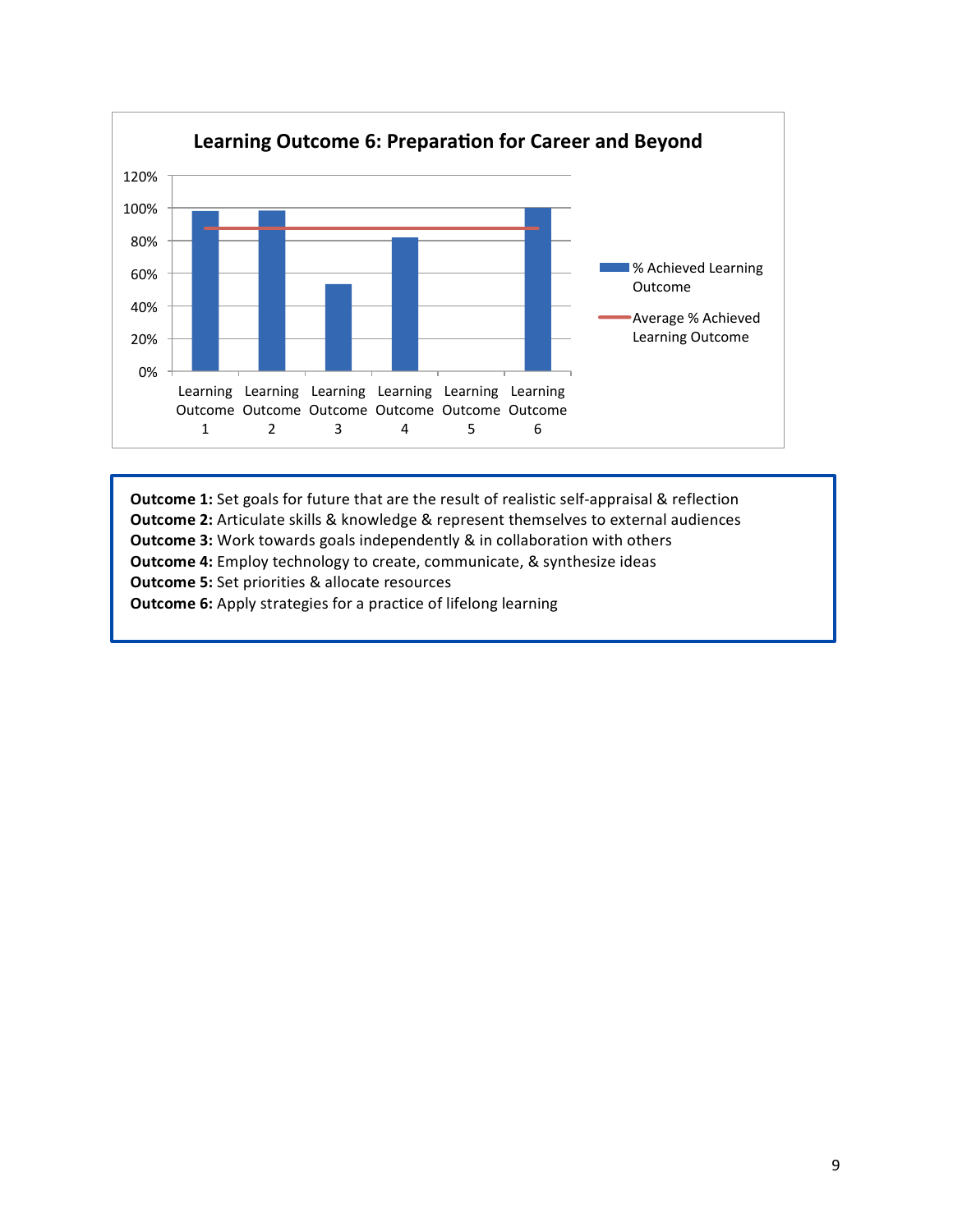## **Appendix A: Programs that Submitted Results by School or College**

**College of Communications Program**

BA Journalism

| <b>College of Computing and Digital Media Programs</b> |
|--------------------------------------------------------|
| <b>BA Animation</b>                                    |
| <b>BA Digital Cinema</b>                               |
| <b>BFA Graphic Design</b>                              |
| <b>BS Animation</b>                                    |
| <b>BS Computer Graphics and Motion Technology</b>      |
| <b>BS Computer Science and Math</b>                    |
| <b>BS Digital Cinema</b>                               |
| BS Information Assurance and Security Engineering      |
| <b>BS Information Technology</b>                       |
| MFA Digital Cinemax                                    |
| <b>MS Business Information Technology</b>              |
| <b>MS Cinema Production</b>                            |
| <b>MS Computational Finance</b>                        |
| MS Computer Graphics and Motion Technology             |
| MS Computer, Information and Network Security          |
| <b>MS Computer Science</b>                             |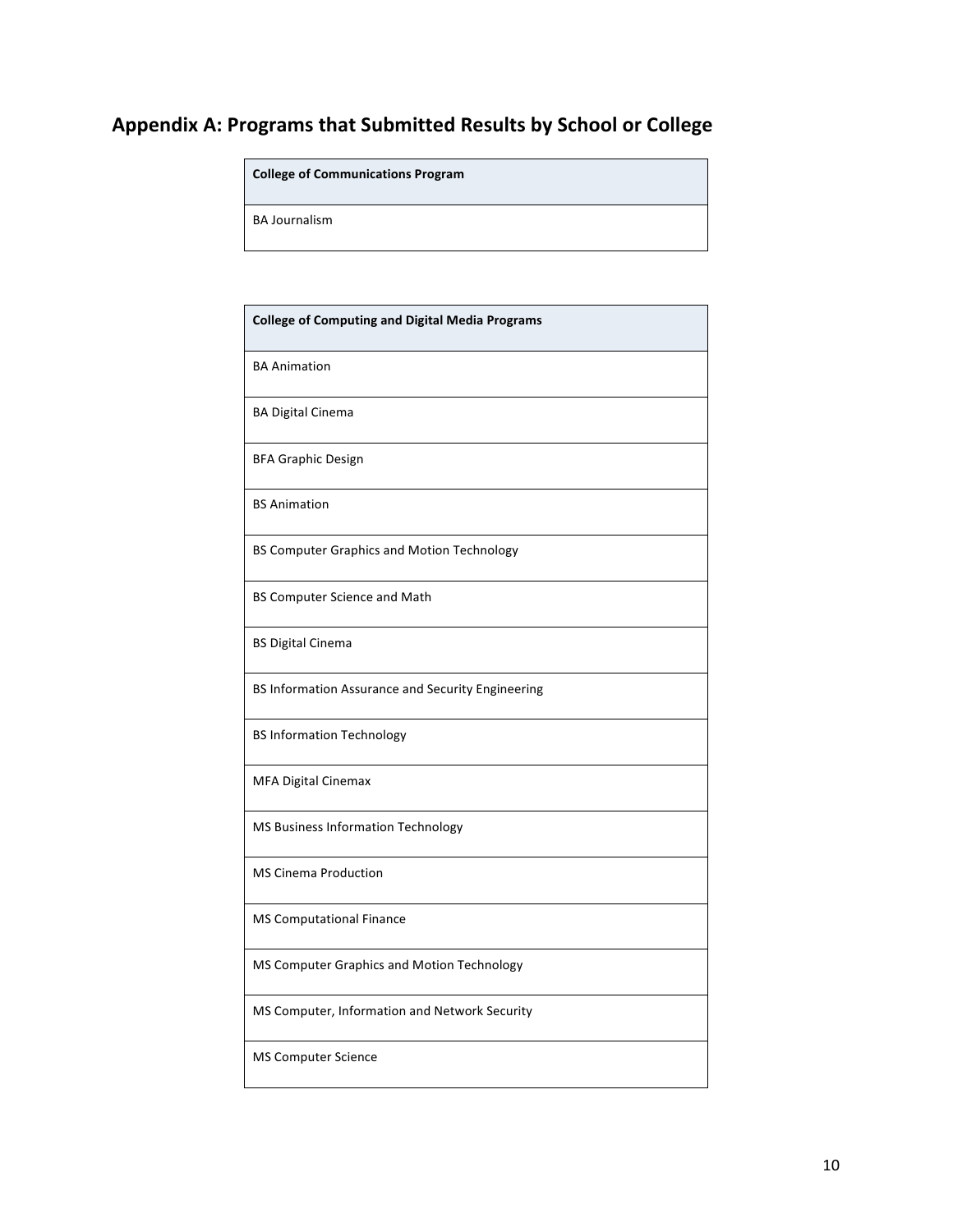| MS Human Computer Interaction         |
|---------------------------------------|
| MS Interactive Media                  |
| MS Network Engineering and Management |
| <b>MS Predictive Analytics</b>        |
| <b>MS Software Engineering</b>        |

| <b>College of Education Programs</b>                                 |
|----------------------------------------------------------------------|
| <b>BA Elementary Education</b>                                       |
| <b>BA Secondary Education</b>                                        |
| <b>BSPE Physical Education</b>                                       |
| <b>MA Secondary Education</b>                                        |
| MA/MEd Leadership, Language, and Curriculum - Educational Leadership |
| MS Educational Policy and Research                                   |

| <b>College of Liberal Arts and Social Sciences Programs</b> |
|-------------------------------------------------------------|
| African and Black Diaspora Studies                          |
| <b>American Studies</b>                                     |
| Anthropology                                                |
| <b>Catholic Studies</b>                                     |
| Geography                                                   |
| History                                                     |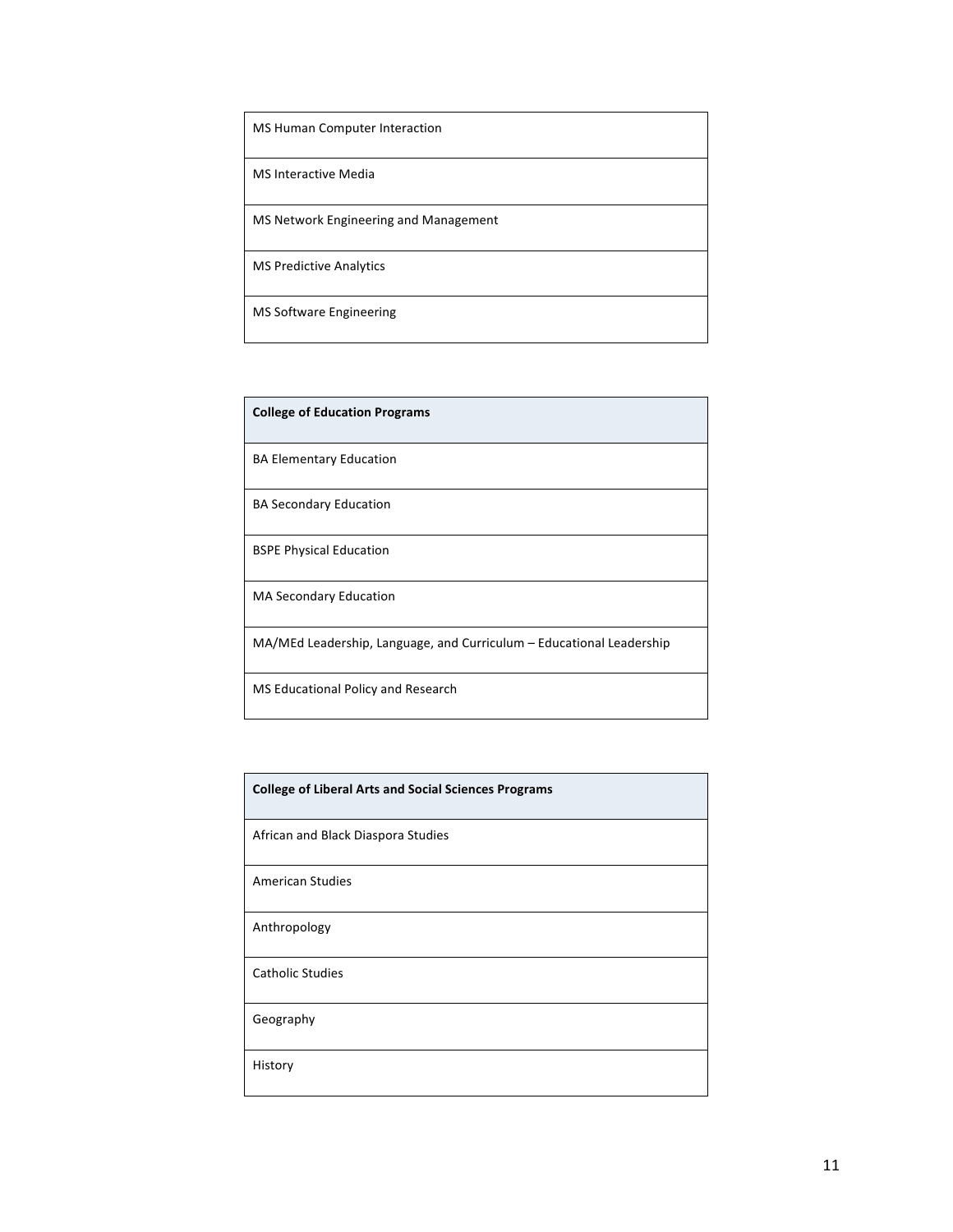| History of Architecture and Art      |
|--------------------------------------|
| <b>Honors Program</b>                |
| <b>International Studies</b>         |
| Latin American and Latino Studies    |
| Modern Languages                     |
| Peace, Justice, and Conflict Studies |
| Philosophy                           |
| <b>Political Science</b>             |
| <b>Public Service</b>                |
| Sociology                            |
| Women and Gender Studies             |
| Writing, Rhetoric and Discourse      |

| <b>College of Science and Health Programs</b>    |
|--------------------------------------------------|
| <b>Biological Sciences</b>                       |
| <b>Environmental Science</b>                     |
| Physics                                          |
| Psychology                                       |
| Science, Technology, Engineering and Mathematics |

#### **Liberal Studies Programs**

Quantitative Reasoning and Technological Literacy